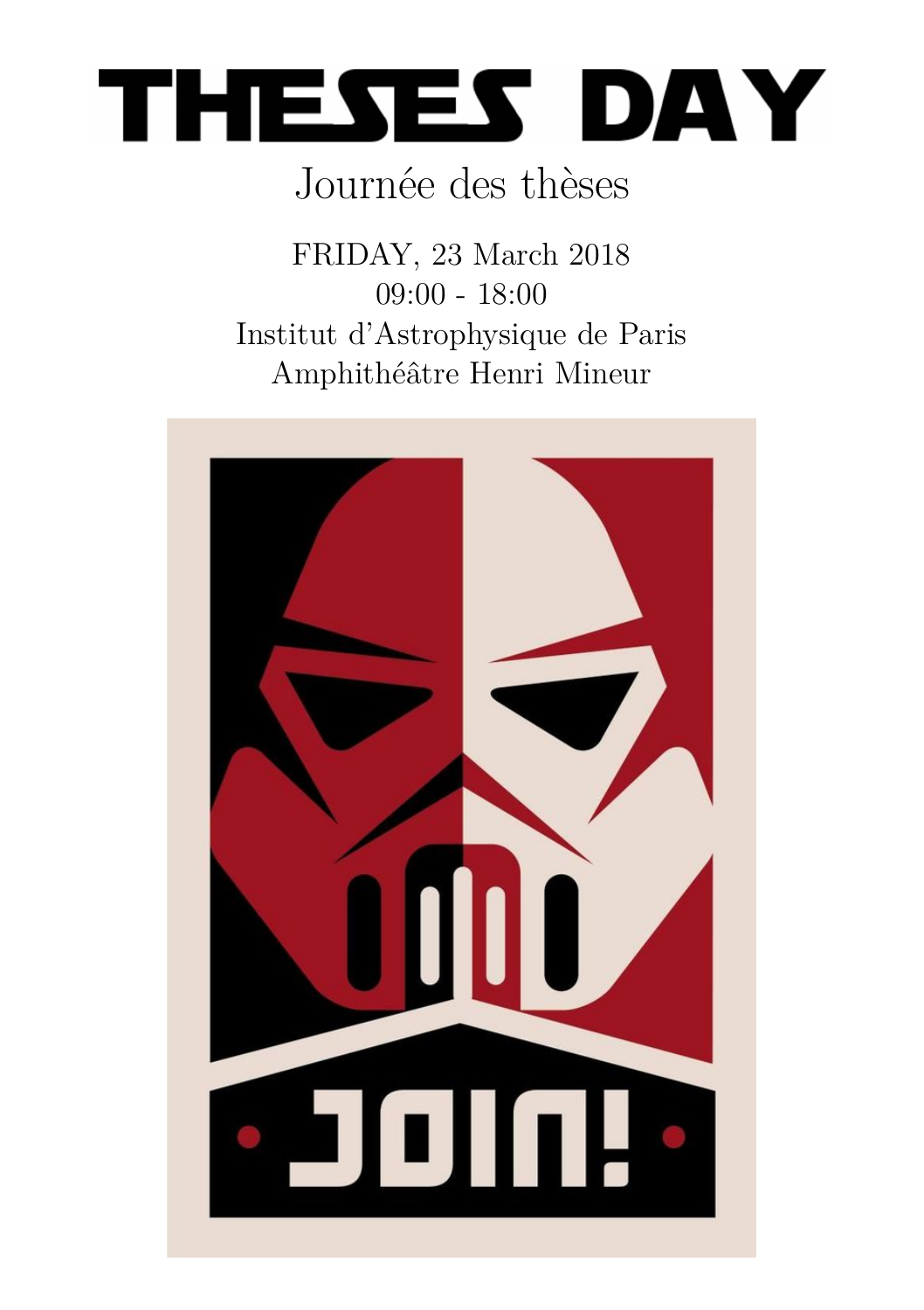# <span id="page-1-0"></span>Theses day, Journée des thèses

Institut d'Astrophysique de Paris

| 09:00 | Welcoming            |                                                                                                                    |
|-------|----------------------|--------------------------------------------------------------------------------------------------------------------|
| 09:10 | Valentin Decoene     | Ultra-high-energy neutrino: from sources to detection                                                              |
| 09:20 | Adèle Plat           | Modeling and interpretation of spectral properties of primeval<br>galaxies                                         |
| 09:35 | Martin Pernot Borras | Numerical simulations and data analysis of the MICROSCOPE<br>mission : Modified Gravity and screening mechanisms   |
| 09:45 | Florian Sarron       | Galaxy clusters in the cosmic web                                                                                  |
| 10:05 | Gohar Dashyan        | Cosmic ray feedback in dwarf galaxies                                                                              |
| 10.20 | Shweta Dalal         | Giant planets survey with SOPHIE at OHP                                                                            |
| 10:30 | $Cof$ fee            |                                                                                                                    |
| 11:00 | Doogesh Kodi Ramanah | Cosmological inference from self-consistent Bayesian forward<br>modelling of deep galaxy redshift surveys          |
| 11:15 | Simon Rozier         | The secular evolution of dark matter halos: using the kinetic<br>theory to explain the cusp to core transformation |
| 11:25 | Tanguy Marchand      | 4.5 Post-Newtonian order development on compact binary sys-<br>tems                                                |
| 11:45 | Amaël Ellien         | Diffuse light in galaxy clusters: detection and star formation<br>rate                                             |
| 11:55 | Hugo Pfister         | Supermassive black holes from kpc to pc scales                                                                     |
| 12:10 | Oscar Ramos          | Testing Lorentz Invariance by Binary Black Holes                                                                   |
| 12:30 | Lunch                |                                                                                                                    |
| 14:00 | Claire Guépin        | High energy astroparticles from transient sources                                                                  |
| 14:15 | Jesse Palmerio       | Gamma-Ray Bursts as probes of the early Universe                                                                   |
| 14:35 | Siwei Zou            | The cold gas in the ISM of high-z galaxies                                                                         |
| 14:55 | Adarsh Ranjan        | Transitioning HI-H2 clouds at high redshift                                                                        |
| 15:10 | Céline Gouin         | The prediction of the Gravitational Lensing signal with Hydro-<br>dynamical Cosmological Simulations               |
| 15:30 | $Cof$ fee            |                                                                                                                    |
| 16:00 | Arno Vanthieghem     | Stability analysis of a periodic system of relativistic current fil-<br>aments                                     |
| 16:15 | Camilia Demidem      | Particle acceleration in relativistic magnetohydrodynamic tur-<br>bulence                                          |
| 16:30 | Corentin Cadiou      | How does the cosmic web impact assembly bias?                                                                      |
| 16:45 | Matteo Rizzato       | Information content of high order correlation functions for Weak<br>Lensing                                        |
| 17:00 | Cocktail             |                                                                                                                    |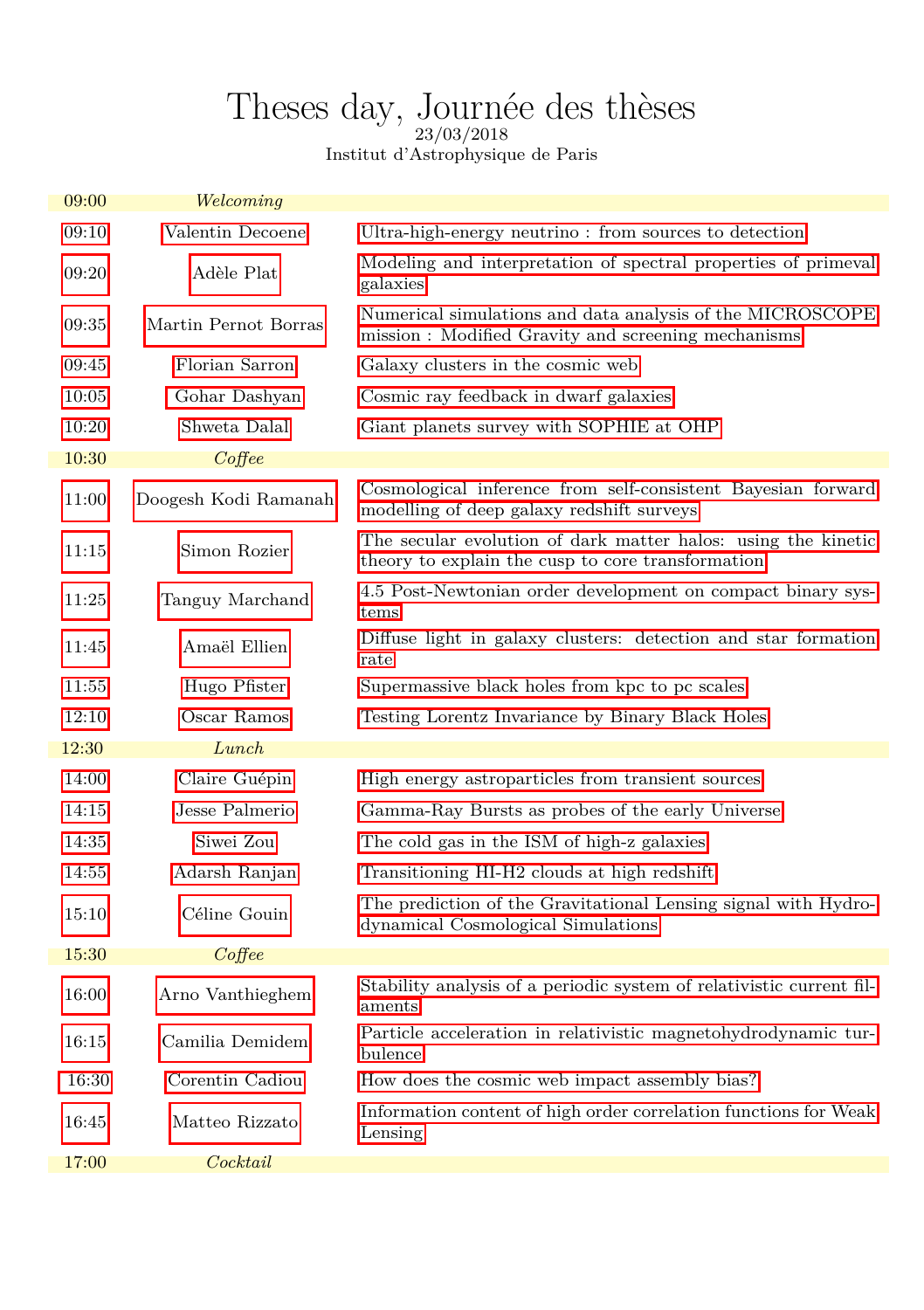#### <span id="page-2-0"></span>Ultra-high-energy neutrino : from sources to detection

Neutrinos have attracted much attention lately, with 2 Nobel Prizes and the first detection of very high energy neutrinos with IceCube in 2013. Ultrahigh energy neutrinos, with energies  $10^{18}$ eV, remain unchartered territory: they have not been detected yet, and their sources remain a mystery. Their existence is guaranteed however, as they are bound to be produced by the interaction of ultrahigh energy cosmic rays (charged nuclei that bombard the Earth with energies  $> 10^{20} eV$ , and that are routinely detected), with the cosmic backgrounds, on their way from their source to the Earth.

Because of their low flux, the detection of ultrahigh energy neutrinos requires to build gigantic detectors. The recent progress on the detection of astroparticles using radio-techniques has launched a novel idea: deploying 100,000's of radio antennas - that are intrinsically cheap - over 100,000's of *km*<sup>2</sup> in order to achieve the required sensitivities. I will briefly introduce this project, called GRAND (Giant Radio Array for Neutrino Detection), and show with basic modeling how different array layouts and ground topologies can enhance the neutrino sensitivity to guarantee the detection of these neutrinos, and show that the angular resolution will be good enough to do neutrino astronomy.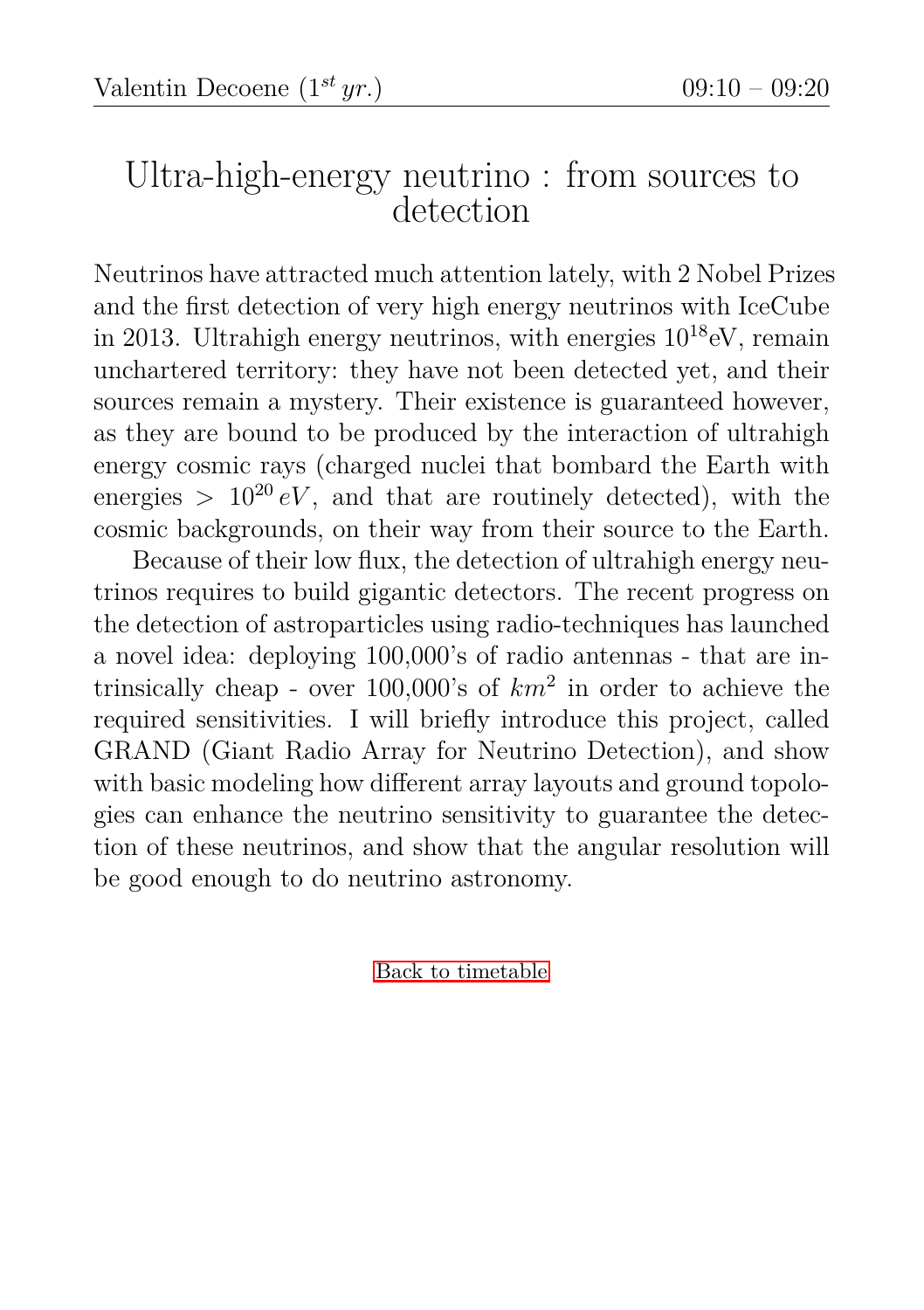# <span id="page-3-0"></span>Modeling and interpretation of spectral properties of primeval galaxies

The James Webb Space Telescope (JWST, to be launched in 2018) will enable the direct exploration of primeval galaxies near the Epoch of Reionization, at the end of the Dark Ages. To best interpret these upcoming observations in terms of constraints on theories of galaxy formation and evolution, we require models of the light emitted by the first galaxies. A particularly critical task is to identify spectral diagnostics of the different ionizing sources capable of powering the first galaxies, such as young massive stars and accreting black holes, and of the leakage of ionizing radiation into the intergalactic medium. This is the focus of my thesis.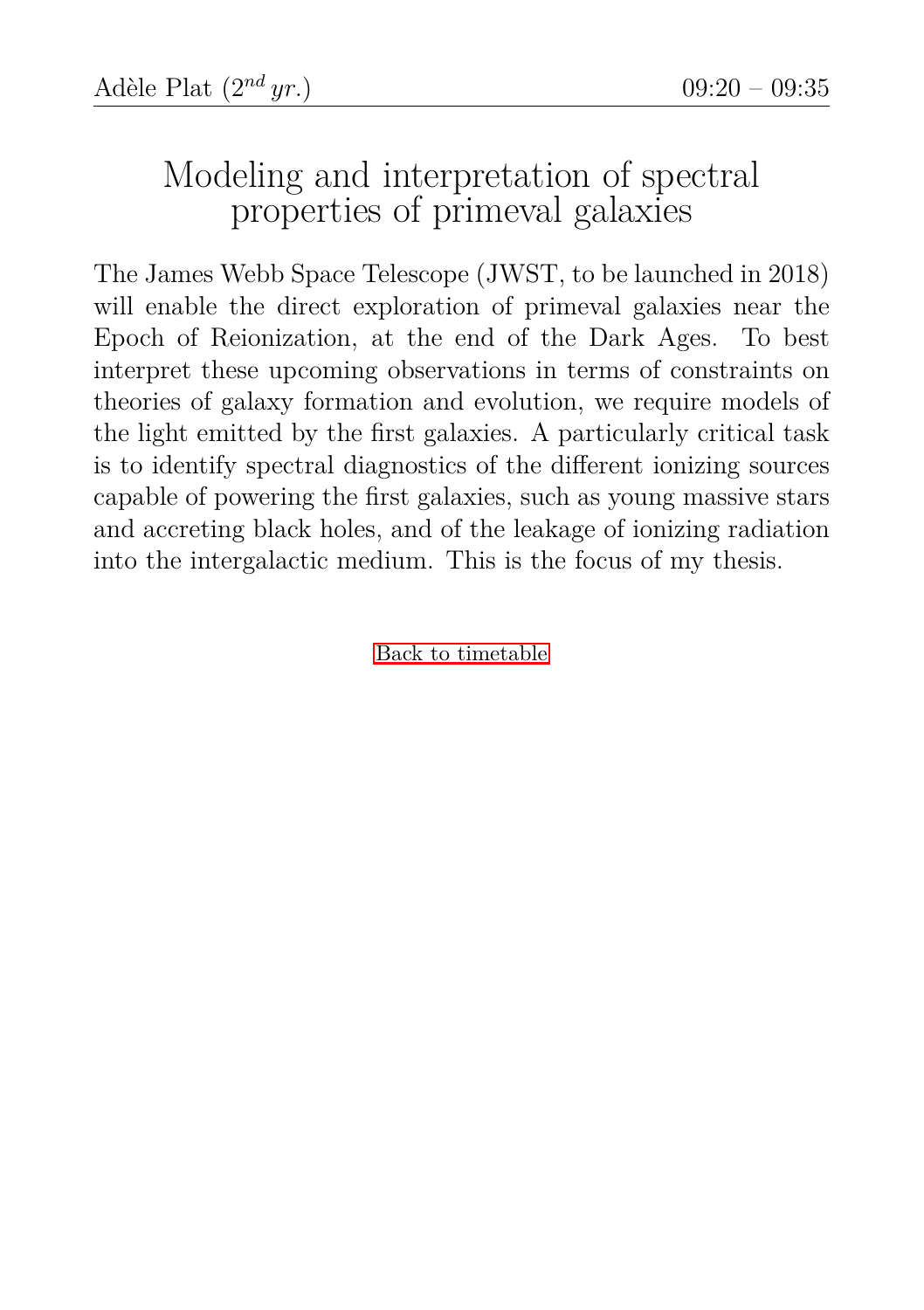#### <span id="page-4-0"></span>Numerical simulations and data analysis of the MICROSCOPE mission : Modified Gravity and screening mechanisms.

MICROSCOPE is a French space mission developed by ONERA and CNES, launched on the 25th of April 2016, which aims to improve the test of the Weak Equivalence Principle (WEP) by two orders of magnitude and reach a level of  $10^-15$  on the Eötvos parameter. The experiment is based on testing the WEP's experimental manifestation known as the Universality of Free Fall, with an ultrasensitive accelerometer composed of two test masses of different composition. The results of this experiment should be able to provide new constraints on alternative theories of gravity. This work aims to compute these constraints. It focuses on a class of such theories called scalar-tensor theories, which introduce a new scalar field besides Einstein's gravity. By coupling to matter, it gives rise to a 5th force that can violate WEP or induce other effects that should appear in MICROSCOPE data. The Chameleon model is particularly interesting for MICROSCOPE. This scalar field was proposed as a dark energy candidate that could satisfy local gravity constraints through a screening mechanism. Such mechanism makes its dynamics such, that its associated 5th force is expected to be negligible in high density environment. Being in space, MICROSCOPE is expected to be an unprecedented opportunity of testing the existence of a chameleon.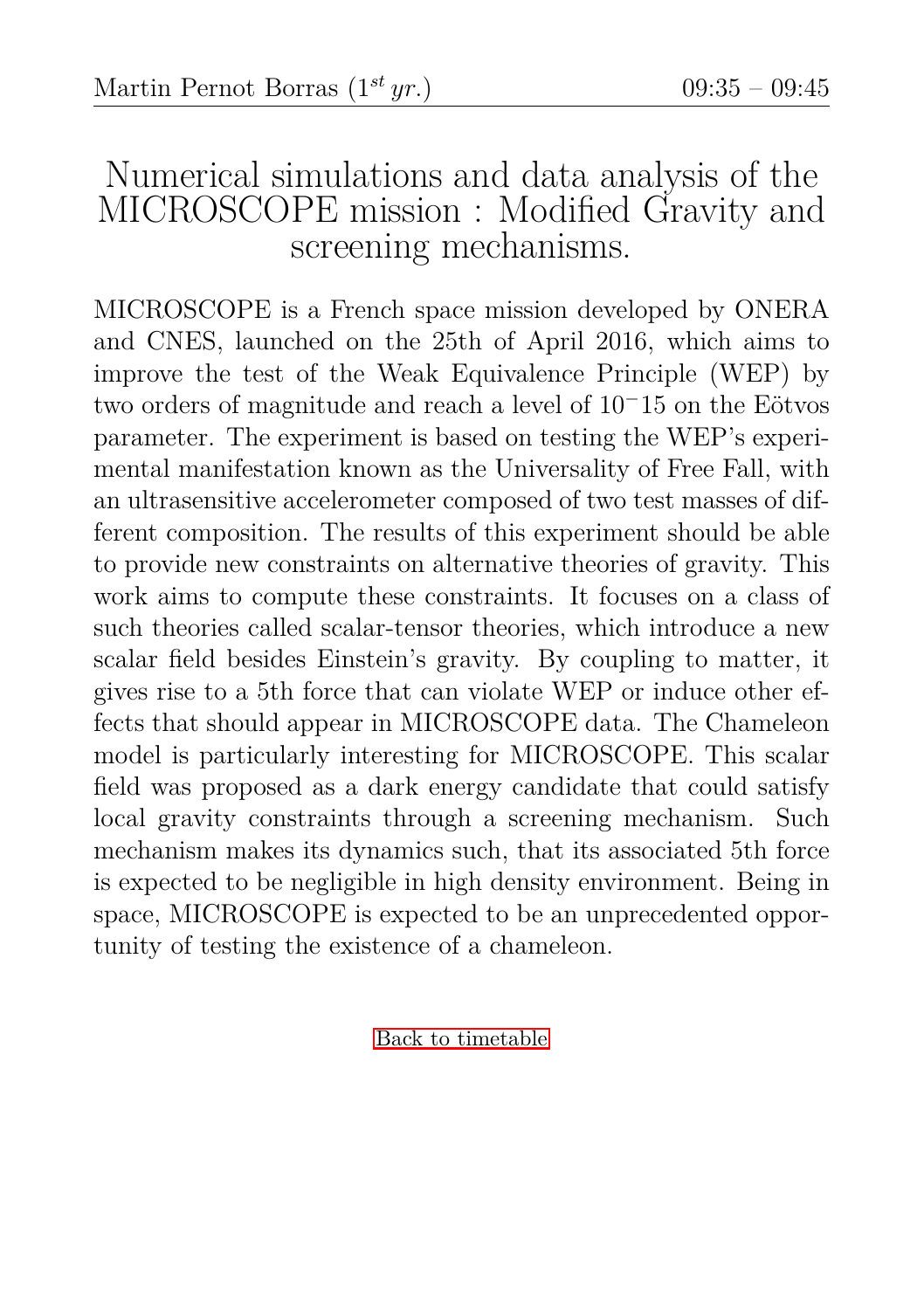# <span id="page-5-0"></span>Galaxy clusters in the cosmic web

Numerical simulations of the formation of large scale structures in the universe paint the picture of galaxy clusters being located at the intersection of cosmic filaments and accreting galaxies and groups of galaxies along these preferred directions throughout cosmic time. In this context, it is important to understand the effect of environment on galaxy properties.

With this aim, I have developed an improved version of the AMACFI cluster finder (now AMASCFI) and apply it to the  $154 \text{ deg}^2$  of the Canada France Hawaii Telescope Legacy Survey (CFHTLS) to obtain a large catalogue of 1371 cluster candidates up to redshift  $z \leq 0.7$ . This sample is 90% pure and 70% complete.

We study the evolution of these clusters with mass and redshift by computing the *i*'-band galaxy luminosity functions (GLFs) for the early- (ETGs) and late-type galaxies (LTGs). Our large sample allows us to break the degeneracy between cluster mass and redshift.

Our results show that the cluster red sequence is mainly formed at redshift  $z > 0.7$ , and that faint ETGs continue to enrich the red sequence through quenching of brighter LTGs at *z* ≤ 0*.*7. The efficiency of this quenching is higher in large-mass clusters.

Since galaxies are accreted along cosmic filaments onto clusters, these filaments might have an influence on the formation of cluster red sequence. I am currently working on the detection of such filaments in the CFHTLS using photometric redshifts. As a first step, I am assessing the quality of the cosmic web reconstruction for various photometric redshift errors using mock data from a large simulation lightcone. I will show preliminary results.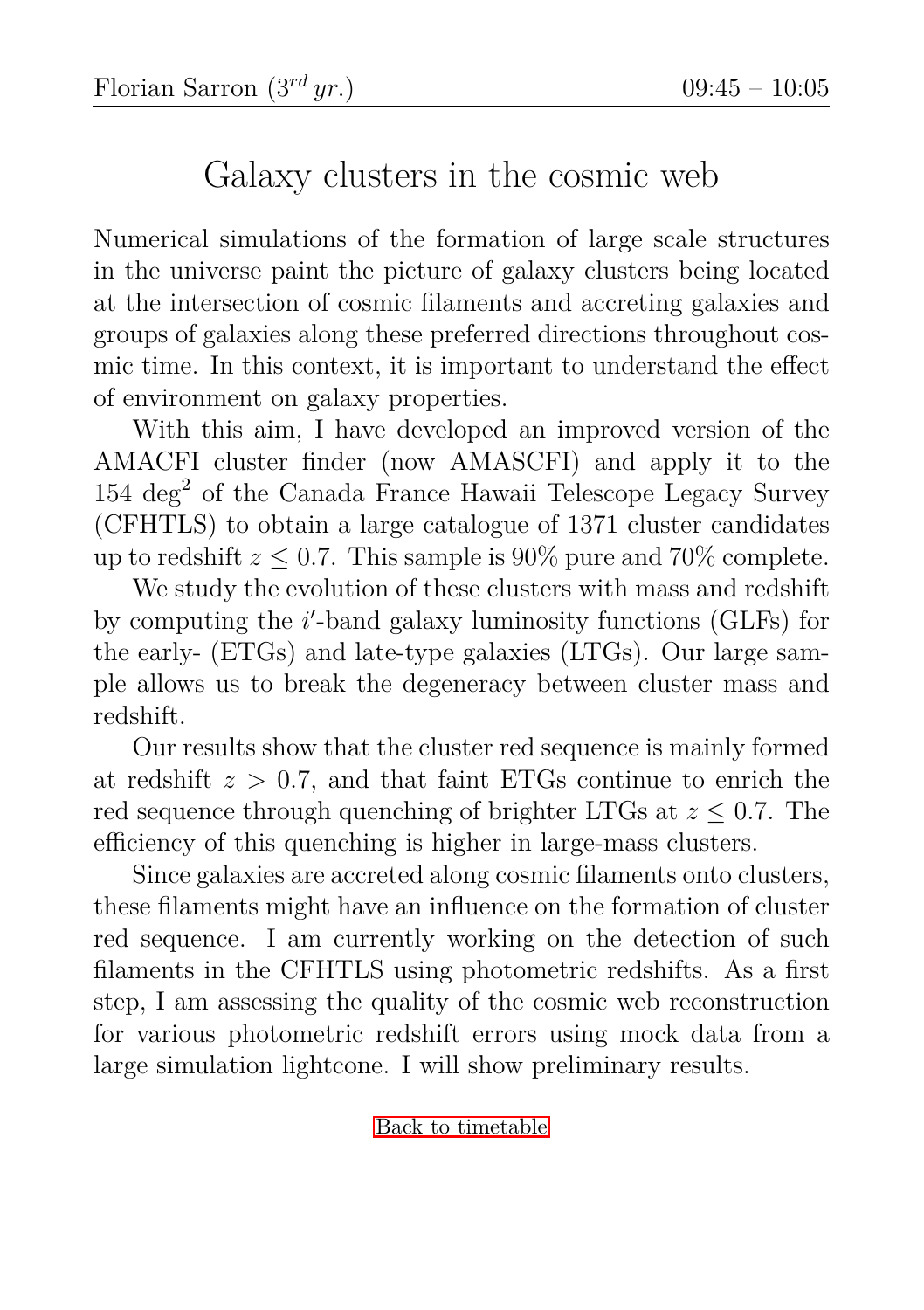# <span id="page-6-0"></span>Cosmic ray feedback in dwarf galaxies

In the cold dark matter (CDM) cosmological model, larger structures form through successive mergers. Therefore, dwarf galaxies  $(M_{vir} < 10^{11} M_{\odot})$  are the smallest probes of cosmological structure formation. There are a number of puzzles surrounding dwarf galaxies that pose important challenges to our theoretical understanding of galaxy formation (Too big to fail, missing satellites, and cusp core problems). The inclusion of baryonic feedback could potentially solve these issues. To achieve this, one would like to directly simulate the physics responsible for driving galactic winds and reducing star formation. The problem is that the exact nature and extent of these feedback processes are still strongly debated and are implemented in terms of subgrid physics. In this context, I will tell you about our current work on cosmic ray physics and their inclusion in numerical simulations through supernova feedback. Cosmic rays have several properties which make them a promising candidate for helping driving galactic winds in dwarf galaxies.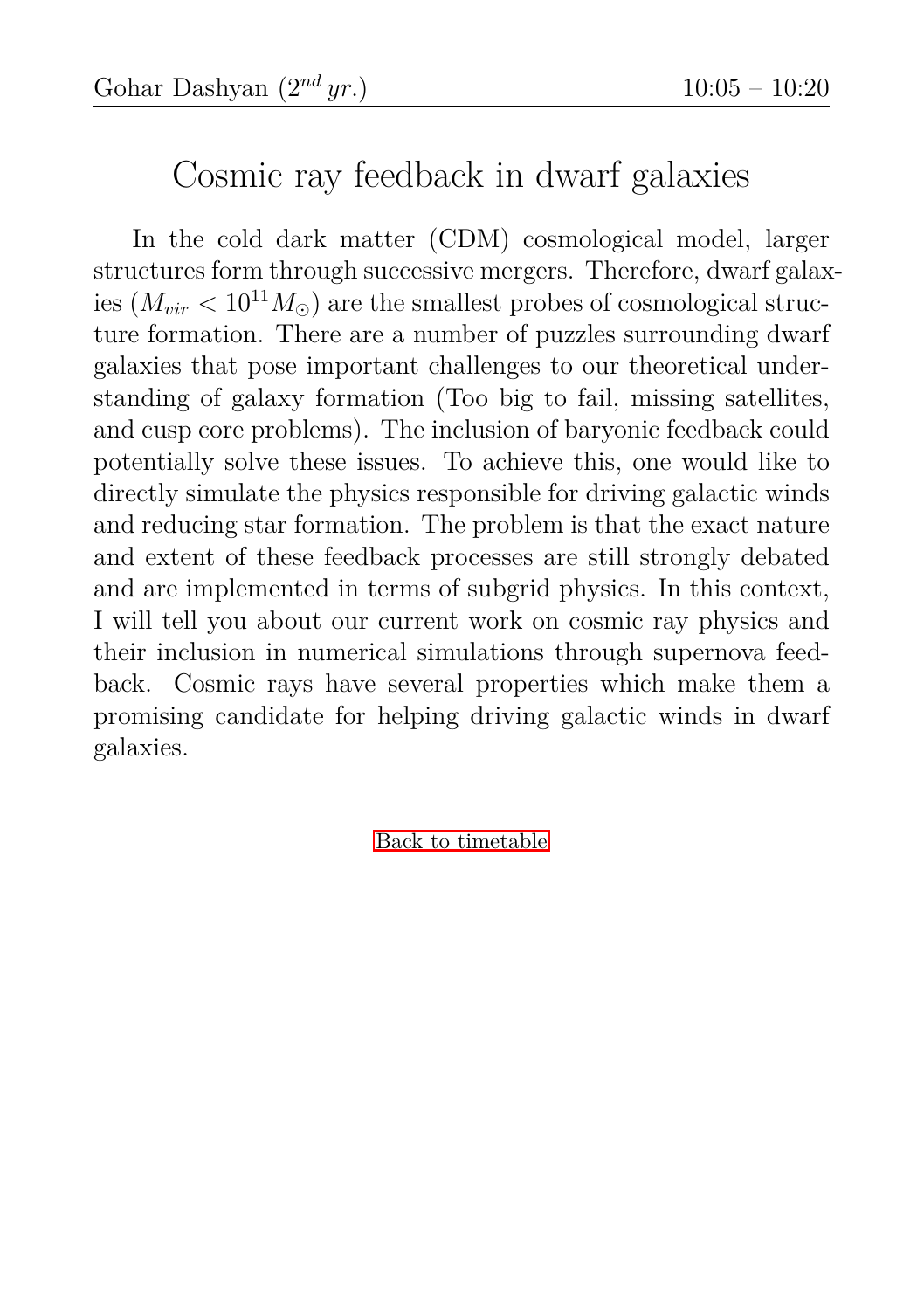# <span id="page-7-0"></span>Giant planets survey with SOPHIE at OHP

SOPHIE spectrograph was installed at Haute Provence Observatory in 2006 in particular to perform various radial velocity surveys to study exoplanets. The goal of one of the SOPHIE surveys is to improve the statistics on giant extrasolar planets. The current version of this catalog includes stars up to distance of 60 pc and B-V in between 0.35 and 1. The statistical survey of these giant planets allows us to obtain correlation between the different parameters of the exoplanets and their host stars. It gives us an opportunity to follow-up multi-planet systems and study their characteristics. Thus, detecting and characterizing new giant planets under this program not only allow us to explore the diversity of planetary systems but also put constraints on the models of their formation. I will present few results from this survey and also talk about constraining the obliquity of an exoplanet using Rossiter-McLaughlin effect.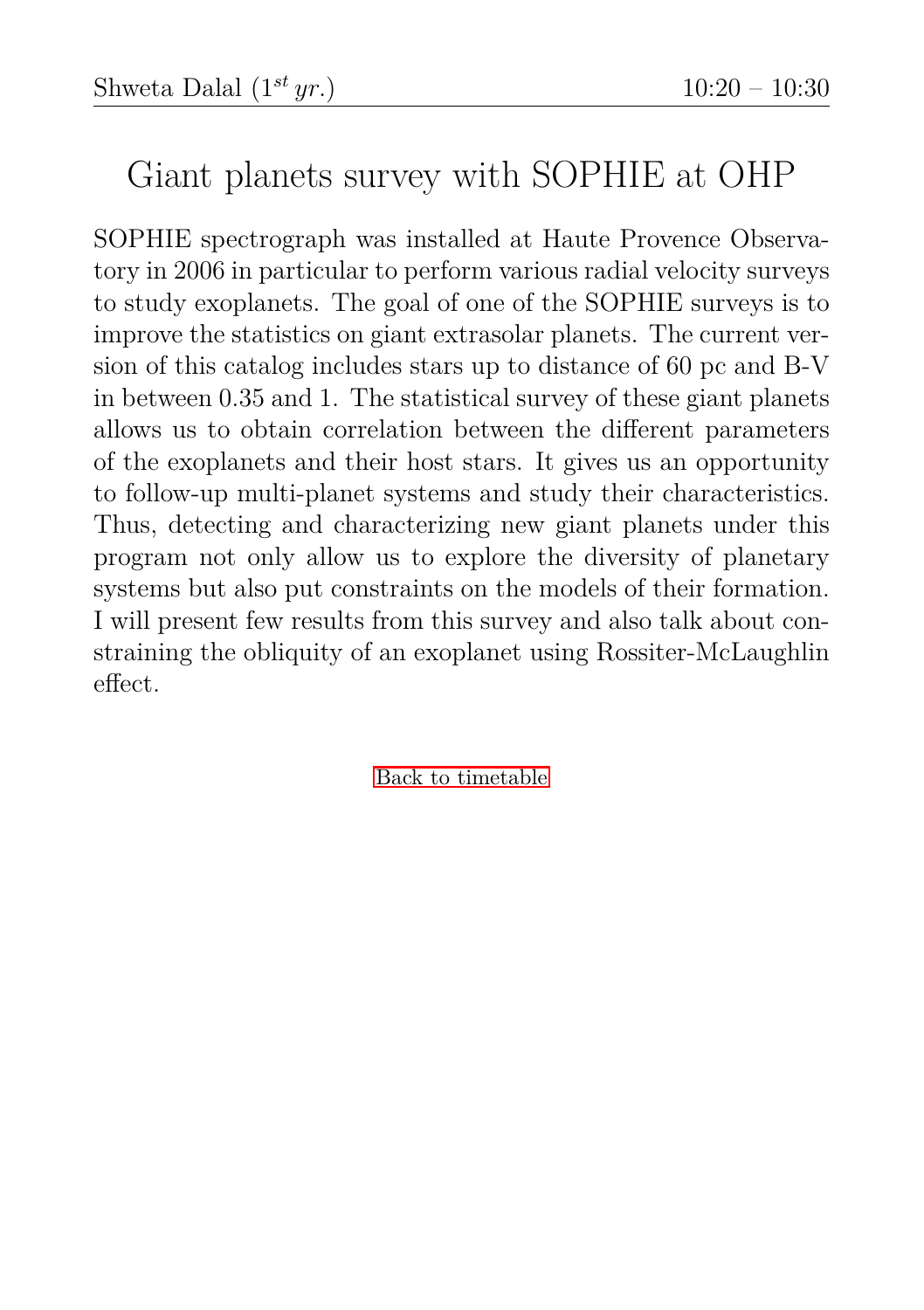#### <span id="page-8-0"></span>Cosmological inference from self-consistent Bayesian forward modelling of deep galaxy redshift surveys

We describe the development of a large-scale Bayesian inference framework to constrain cosmological parameters using galaxy redshift surveys, via an application of the Alcock-Paczýnski (AP) test. Our physical model of the non-linearly evolved density field, as probed by galaxy surveys, employs Lagrangian perturbation theory (LPT) to connect Gaussian initial conditions to the final density field, followed by a coordinate transformation to obtain the redshift space representation for comparison with data. We implement a Hamiltonian Monte Carlo sampler to generate realizations of three-dimensional density field from a highly non-Gaussian LPT-Poissonian density posterior given a set of observations. This hierarchical approach encodes a new self-consistent AP test, exploiting the full complexity of galaxy redshift surveys, to infer cosmological parameters, while accounting for a non-linear bias. We perform several tests on a mock galaxy catalogue, taking into account a highly structured survey geometry and selection effects. This framework will eventually incorporate the statistical reconstruction of the underlying 3D power spectrum. We also present an introductory overview of our code DANTE, currently being developed for pure E/B decomposition on the sphere.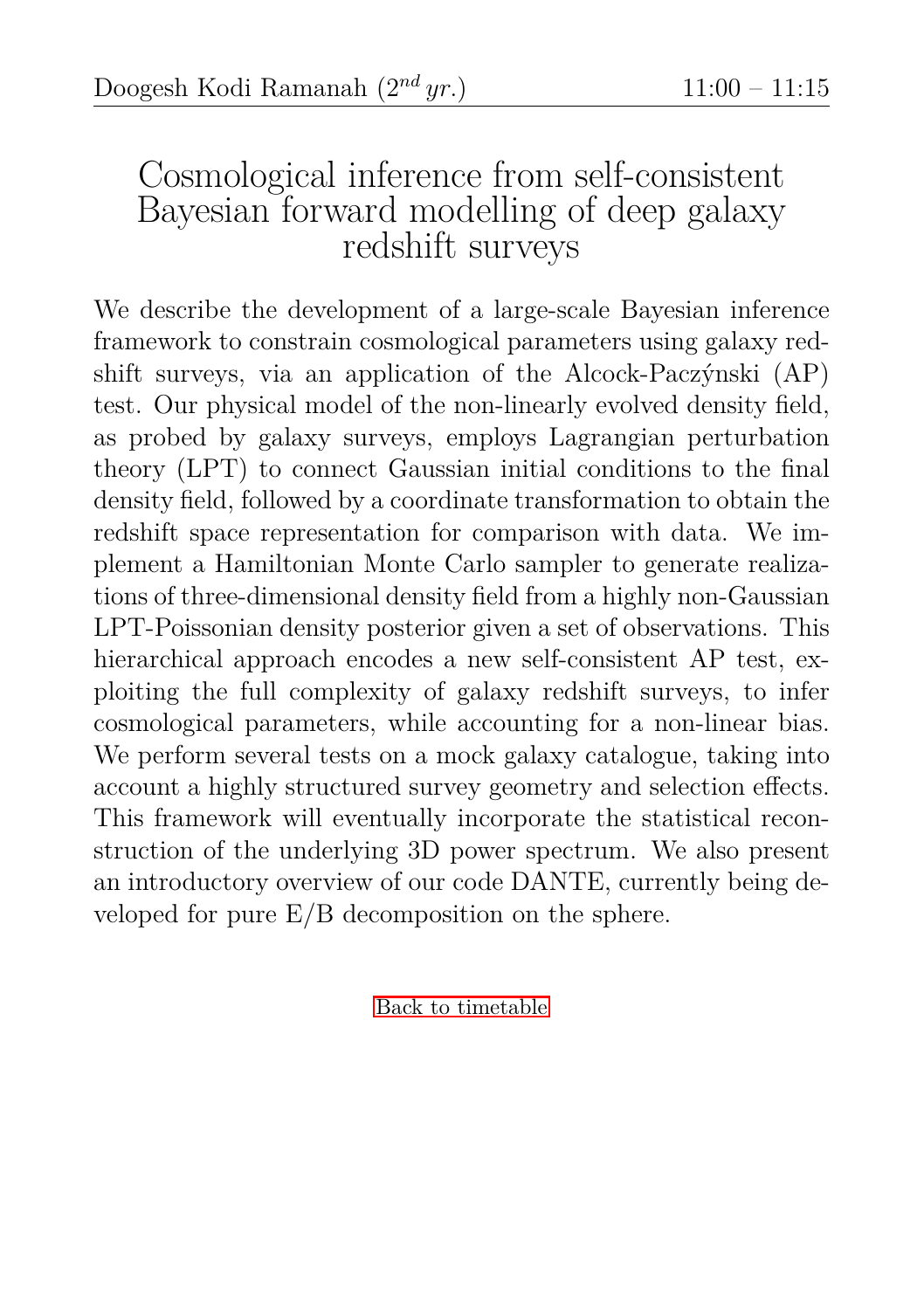#### <span id="page-9-0"></span>The secular evolution of dark matter halos: using the kinetic theory to explain the cusp to core transformation

The Navarro-Frenk-White profile is supposed to describe the radial profile of any spherical dark matter halo after its gravitational collapse and virialisation. This cuspy structure is a quasi-stationary state, in the sense that it will not evolve over a Hubble time if unperturbed. However, both observations and simulations of dwarf galaxies reveal a cored structure of small halos, leading to the cuspcore problem. Simulations of such systems show that the transition from cusp to core may be driven by baryonic effects, which perturb the dynamical state of the halo. Through the dressed Fokker-Planck equation, the kinetic theory of self-gravitating systems provides the tools to study the secular diffusion of the orbital structure of a halo driven by perturbations from the inner galaxy. The halo, $\ddot{A}$  os self-gravity is able to amplify the potential perturbations exhibits. tions entailed by supernovae, leading to a reshuffling of the orbits of dark matter particles on secular timescales. I will describe the three main parts of my PhD project: How can we model the potential perturbations coming from the supernovae? How can we compute the linear response of a dark matter halo to potential perturbations? How can we use the dressed Fokker-Planck equation to study the transformation from cusp to core?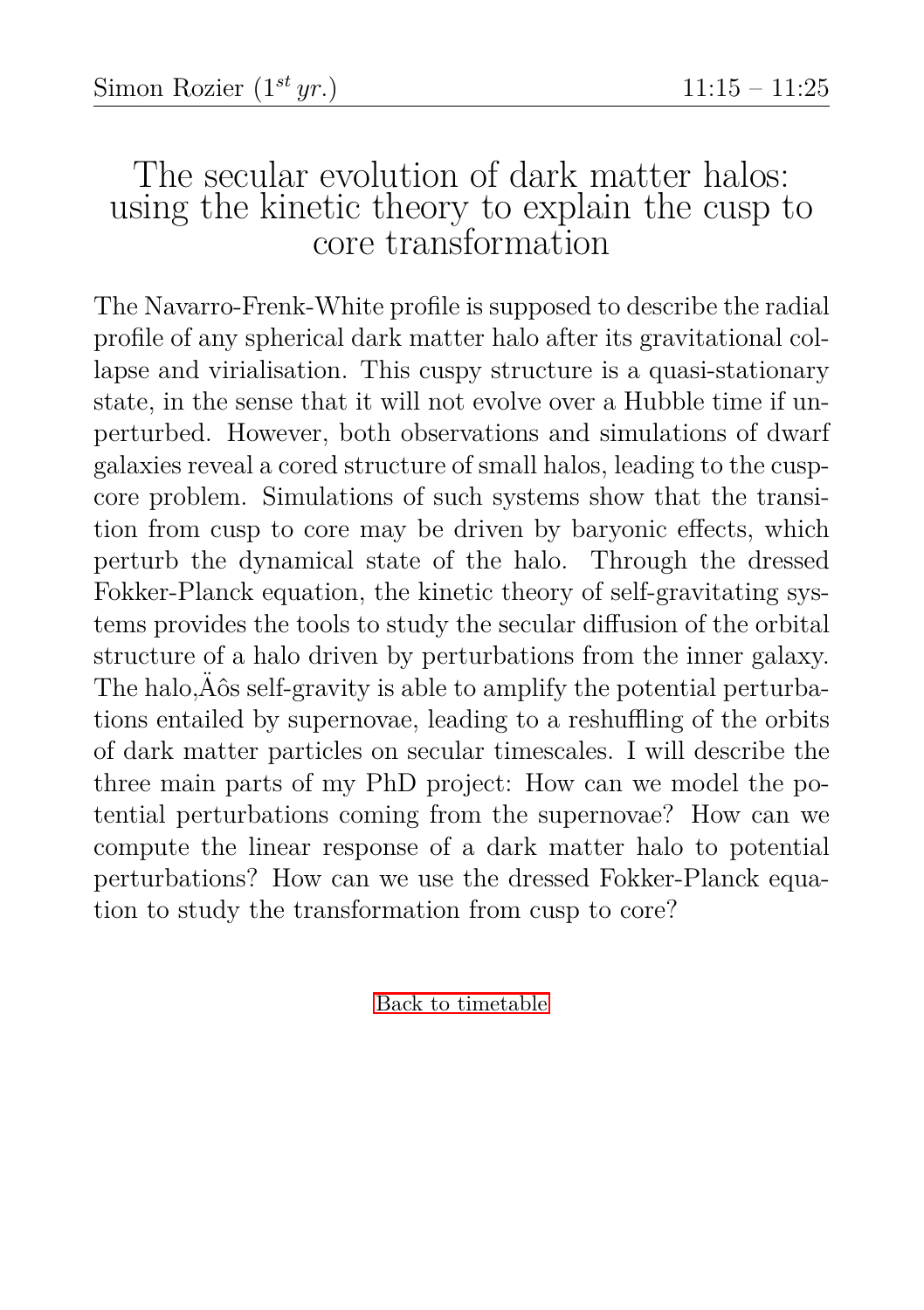# <span id="page-10-0"></span>4.5 Post-Newtonian order development on compact binary systems

Post-Newtonian (PN) theory enables us to predict the waveform of the gravitational waves emitted by a system of two compact objects coalescing in its inspiral phase. State-of-the-art works provide the phase of the expected signal up to  $3.5\text{PN}$  (i.e. up to  $1/c^7$ ). Comparison with numerical relativity, as well as the promising evolution of gravitational wave detectors incite us to pursue this computation to a higher order. In our current attempt, we are trying to reach the phase of the signal at the 4.5PN order (i.e.  $1/c<sup>9</sup>$  for spinless compact binaries in circular orbit. For this purpose, the flux emitted by such a system has to be known at 4.5PN, and the equation of motion at 4PN. I will explain the methods we are currently using at IAP to tackle this problem and our latest results.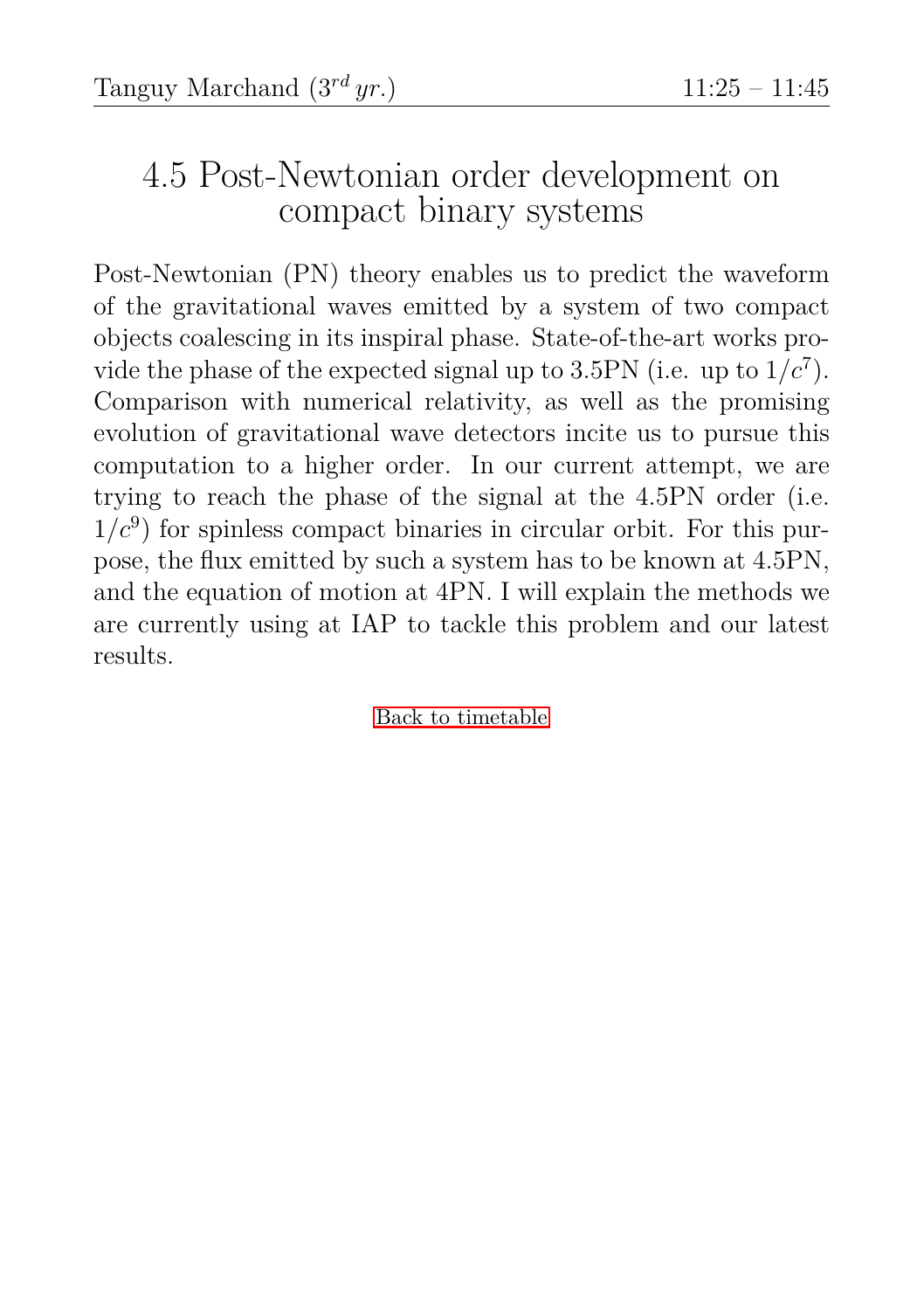# <span id="page-11-0"></span>Diffuse light in galaxy clusters: detection and star formation rate

Intra-cluster diffuse light (ICL) is the diffuse optical component of galaxy clusters, composed of stars unbound to galaxies but associated with the cluster gravitational potential. It is believed to form mainly through galaxy interactions (tidal stripping, mergers), and is theoretically one the most revealing signatures of cluster formation history. Despite its importance, the ICL is still widely unexplored, due to its very low surface brightness (a few percent of the sky background) and to instrumental effects contaminating the data (scattered light). Here we improve a wavelet-based detection algorithm initially proposed by C. Da Rocha, and plan to apply it to images from the Canada France Imaging Survey (CFIS) that have been treated with the ELIXIR-LSB software developed by J.C. Cuillandre. The two deep optical bands of the CFIS (u and r) should allow us to probe the color properties of the ICL and to compare them to the colors of cluster galaxies. In this way, we hope to test not only the main formation scenario for the ICL (old stars stripped from galaxies), but also the possibility for star formation directly in-situ.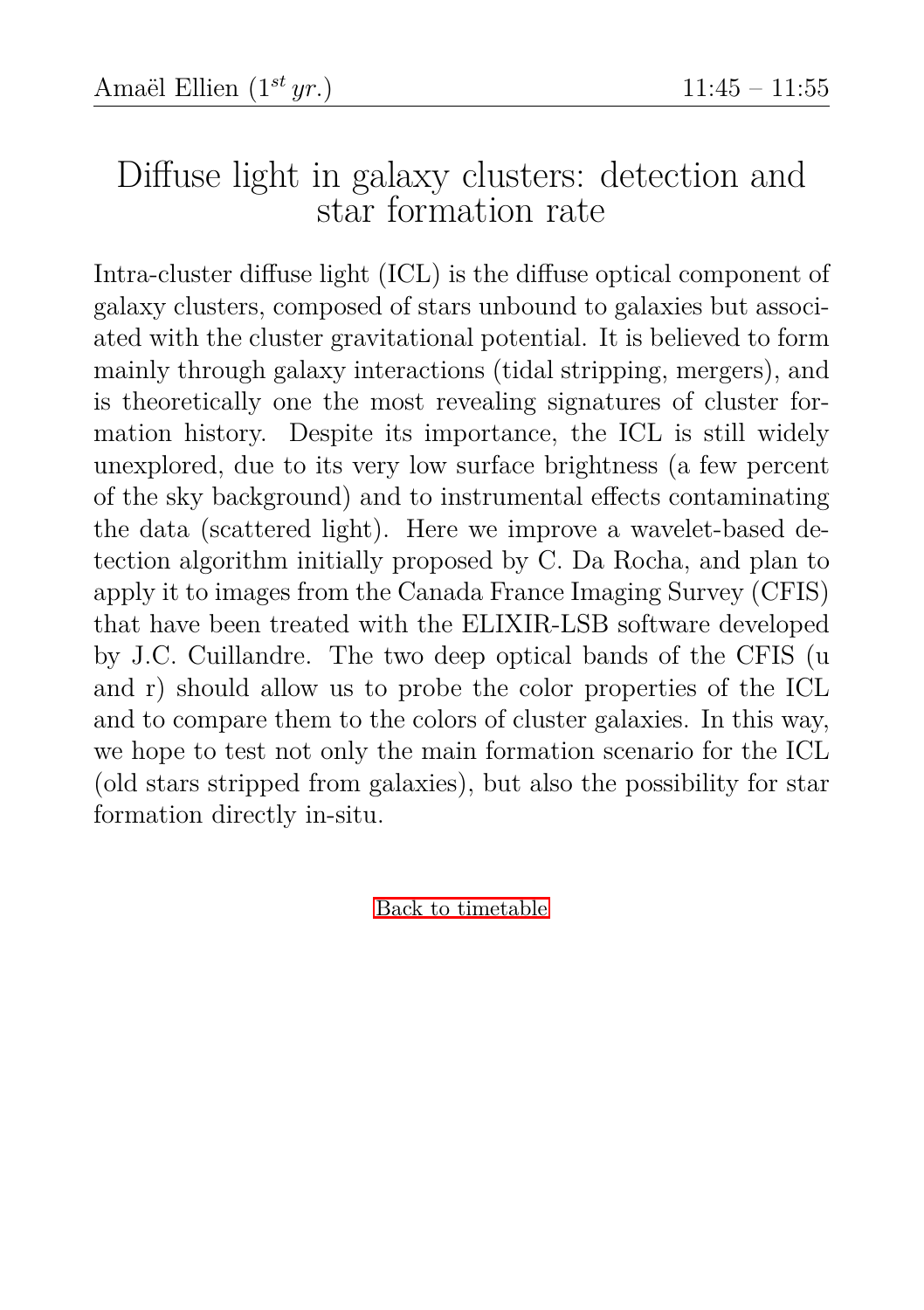### <span id="page-12-0"></span>Supermassive black holes from kpc to pc scales

Supermassive black holes (BHs) reside in the center of most massive galaxies and are thought to play a crucial role in the big picture of galaxy evolution. Since galaxies merge, we expect BHs to get closer and form binaries, an inevitable step before their merger and the emission of gravitational waves that we might observe with LISA. We focus on the formation of the binary and show, using ideal simulations of galaxy mergers, that this process is far to be captured in cosmological simulations. This prevents from predicting self-consistently the merger rate of supermassive BHs using cosmological simulations. We present a new model which will overcomes this issue.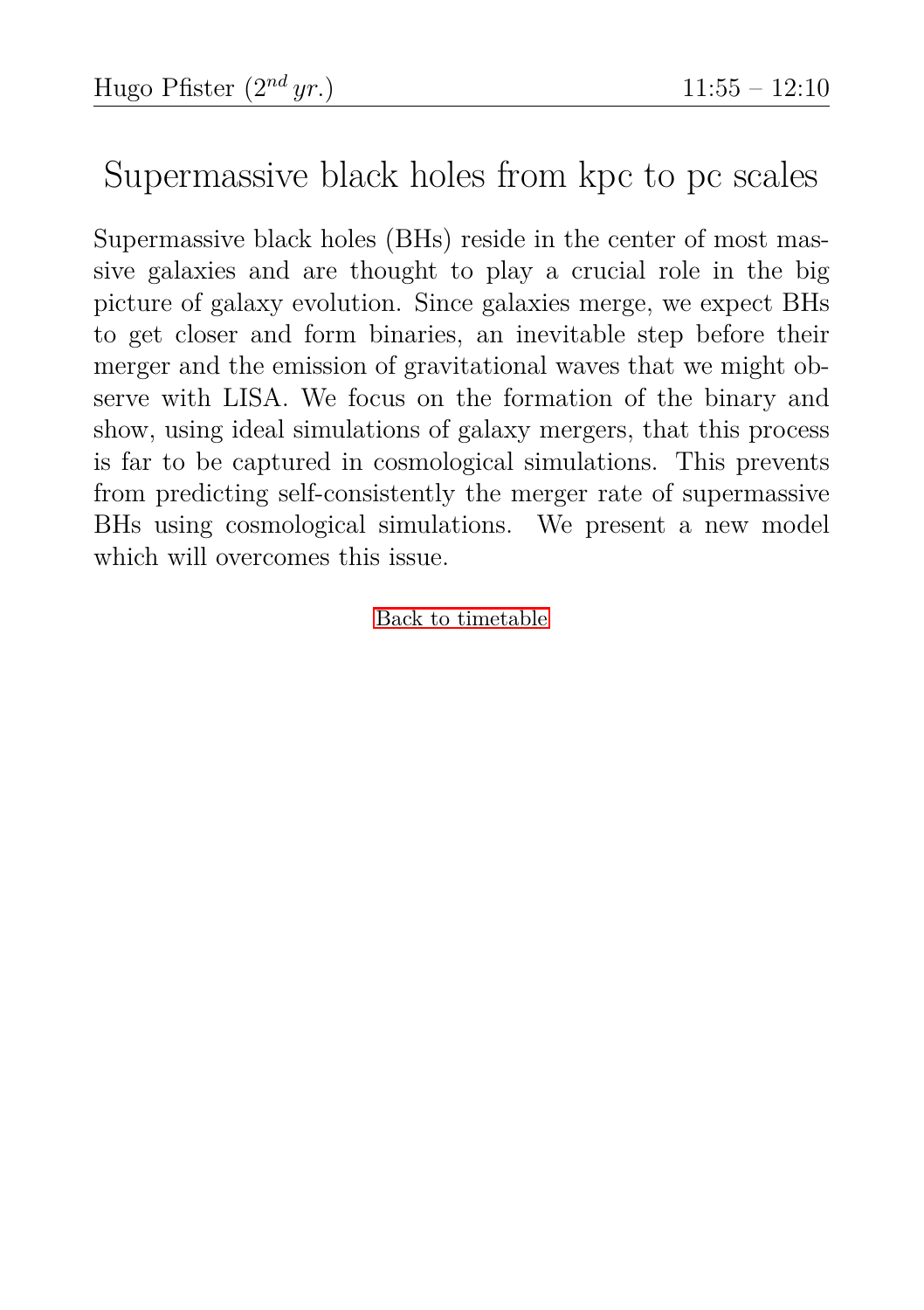#### <span id="page-13-0"></span>Testing Lorentz Invariance by Binary Black Holes

The recent detection of gravitational waves has opened a new avenue towards the highly-relativistic and dynamical strong-field regime of the Einstein equations. It's therefore possible to test GR in a new arena characterized by velocities comparable to the speed of light and by large, dynamical curvatures. After describing how gravitational waves and binary black holes can be used to test GR, we will focus upon one particular alternative: Lorentzviolating gravity. Although Lorentz-invariance is at the heart of theoretical physics, it's violation in the gravitational sector may lead to a quantum theory of gravitation, for instance. Thus, we will show some new results on the properties of black hole solutions in Lorentz-violating gravity as well as how GW signals help us to test Lorentz invariance in gravity.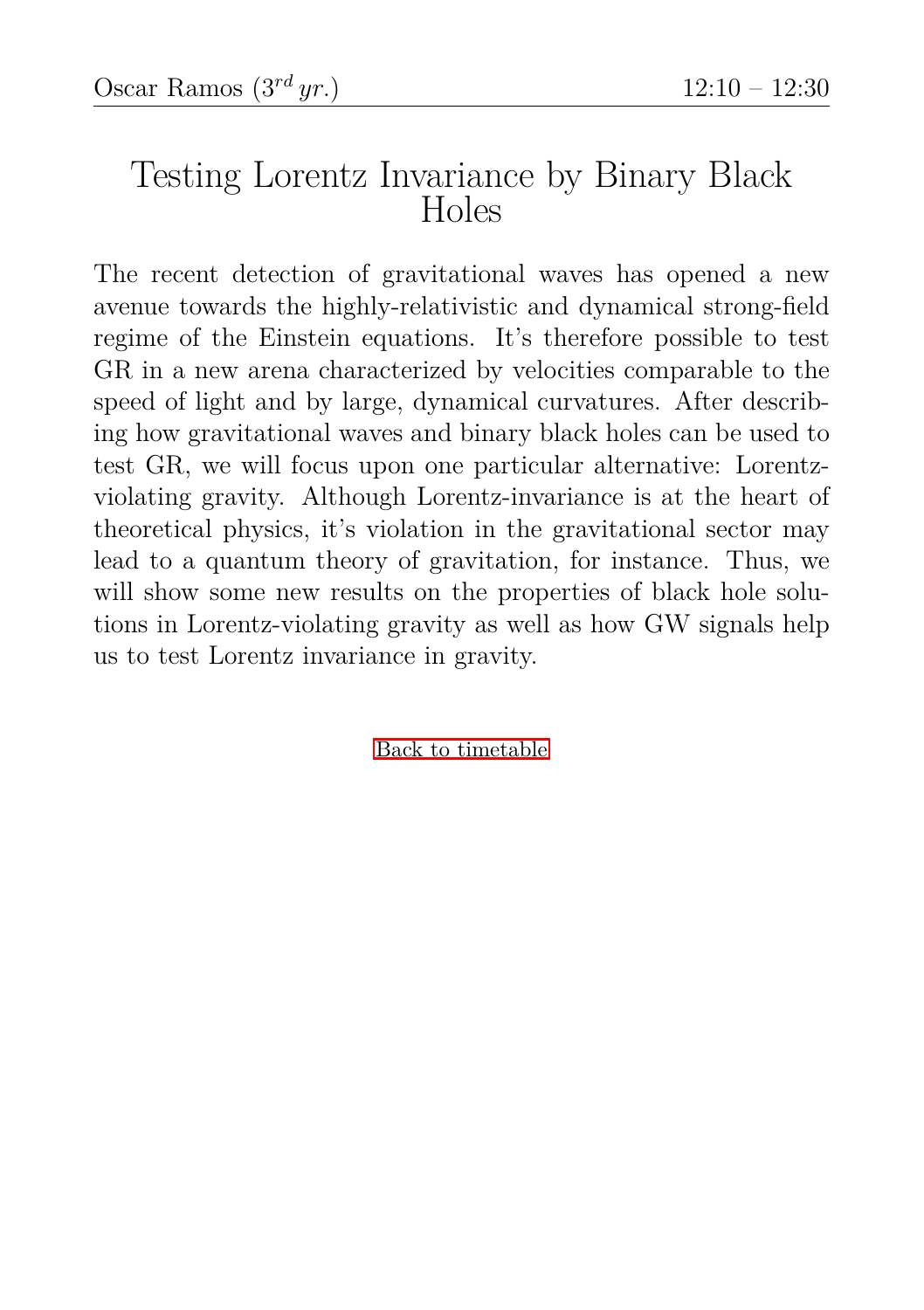#### <span id="page-14-0"></span>High energy astroparticles from transient sources

The growing field of multimessenger astronomy is giving us new insights into high energy phenomena. With the advent of gravitational wave astronomy, and of neutrino astronomy in the near future, with ambitious observatories like GRAND or POEMMA, modelling and predicting the properties of high energy transient phenomena is needed more than ever.

We present robust and widely applicable analytical criteria that we have established for the detectability of transient neutrino emissions from explosive transients. From this study, tidal disruptions by massive black holes stand out as promising candidate sources of ultrahigh energy messengers. We investigate this scenario by simulating the propagation and interaction of ultrahigh energy cosmic-rays in the environments of these objects and predict associated multi-messenger signatures.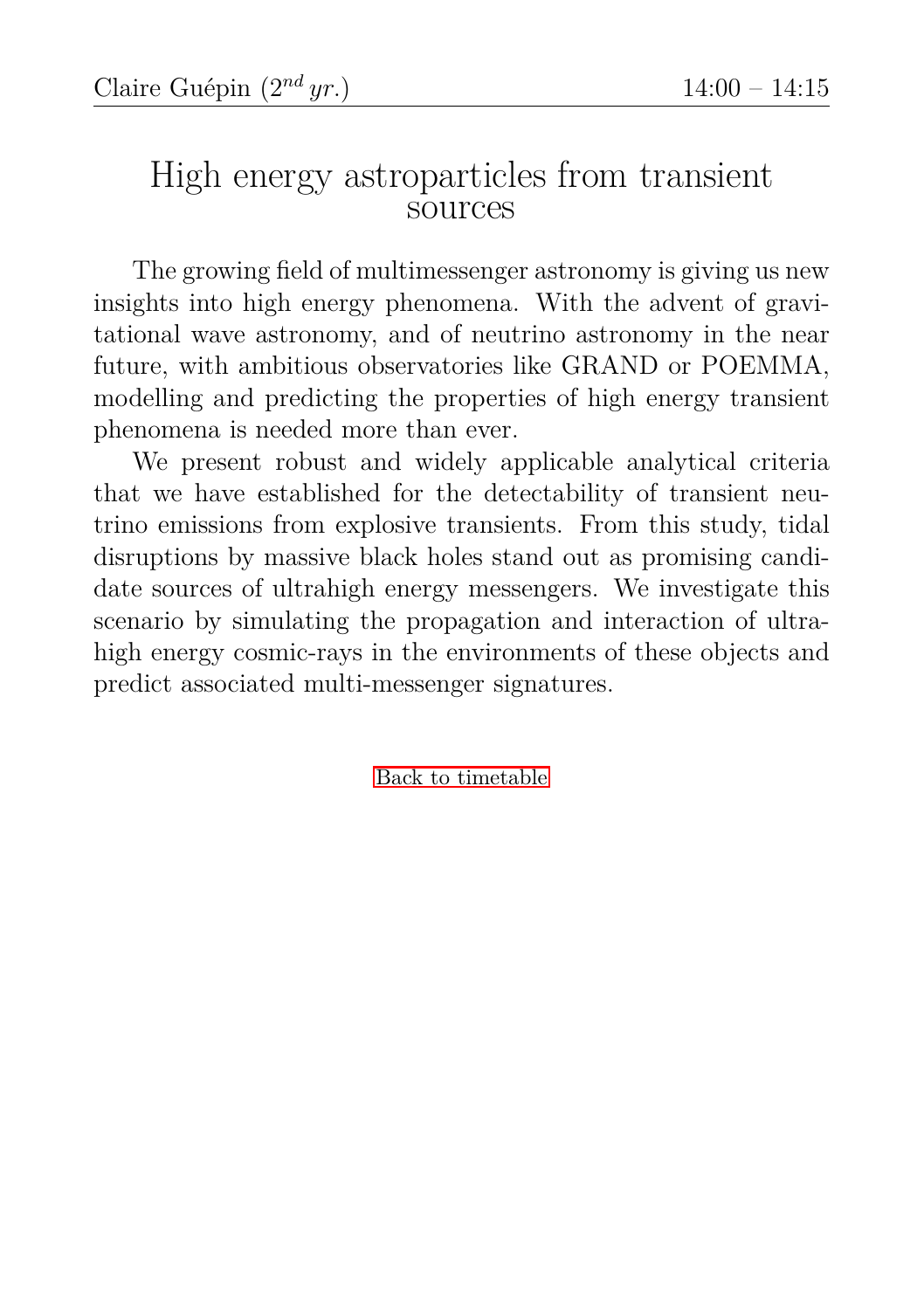#### <span id="page-15-0"></span>Gamma-Ray Bursts as probes of the early Universe

Gamma-Ray Bursts (GRBs) are short, intense bursts of electromagnetic radiation in the hard X-rays and soft gamma-rays caused by the birth of a stellar mass black hole. Because of their detectability up to very high redshift  $(z > 9)$  and their transient nature, GRBs and their associated phenomena offer a unique tool to probe the distant universe. More specifically, Long GRBs (LGRBs) are associated with the core-collapse of some massive stars, and as such potentially provide a tracer of star formation. However, the precise nature of the progenitor stars remains elusive, with multiple channels envisaged. In this talk I will first give a quick overview of the current paradigm for GRBs, then I will present the results of the study of a complete sample of long GRB host galaxies with the aim of assessing the use of LGRBs as (potentially biased) tracers of star formation. I will then show how the redshift distribution of LGRBs can be constrained by a population model and combine both approaches to consider the consequences for progenitors.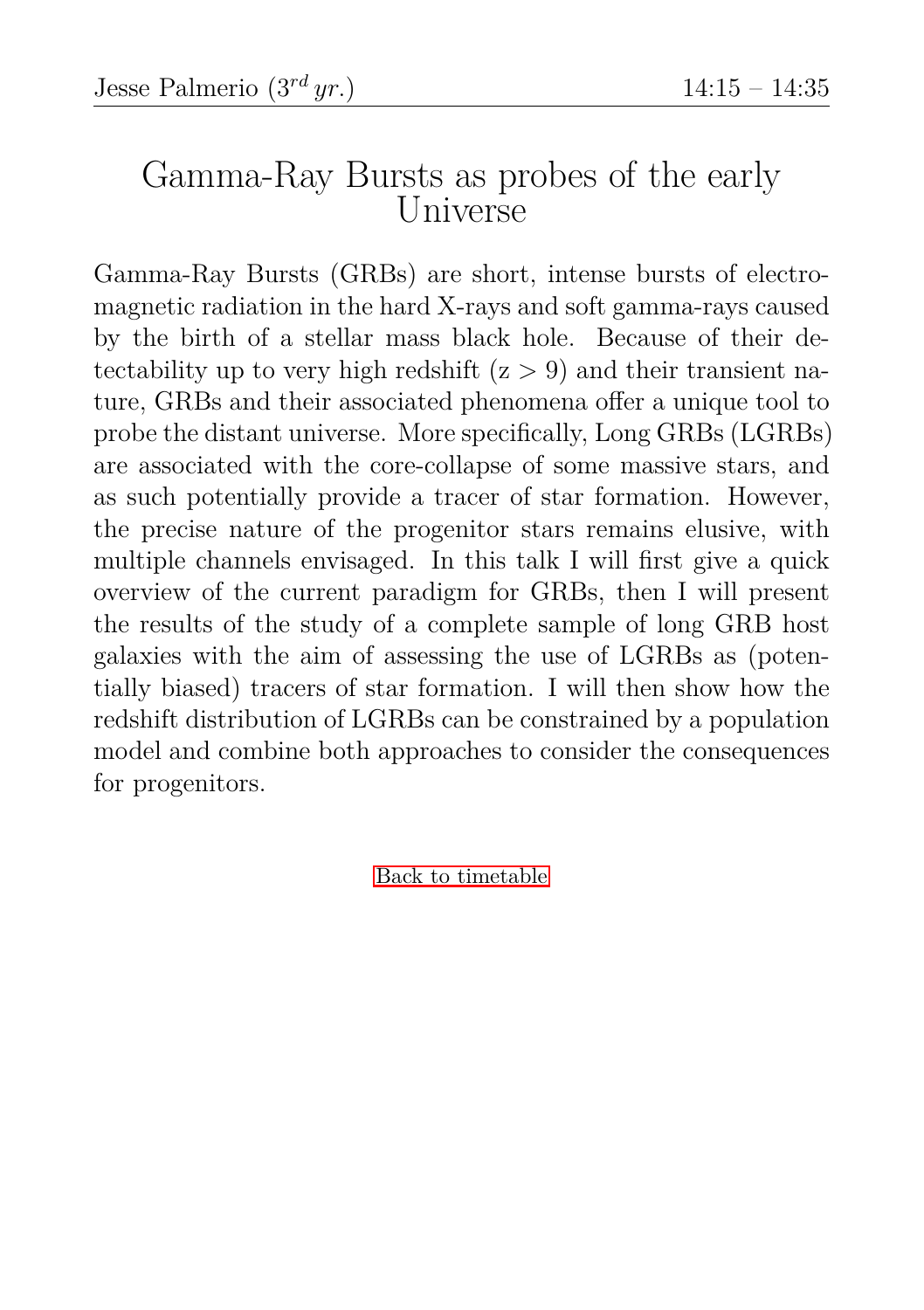# <span id="page-16-0"></span>The cold gas in the ISM of high-z galaxies

A quasar is an extremely bright point source in the high-z universe, providing an unique technique to probe the medium along the line-of-sight. The emission of a quasar goes through a galaxy, the spectroscopic absorption lines gives us information about interstellar-medium (ISM) in the galaxy. Thus the absorption lines are widely used as a strong tool to study the physical conditions of the gas in the intervening systems. I will introduce how we select the sample, obtain the physical properties of the ISM from the quasar spectrum and how we connect the results to the star formation and galaxy evolution.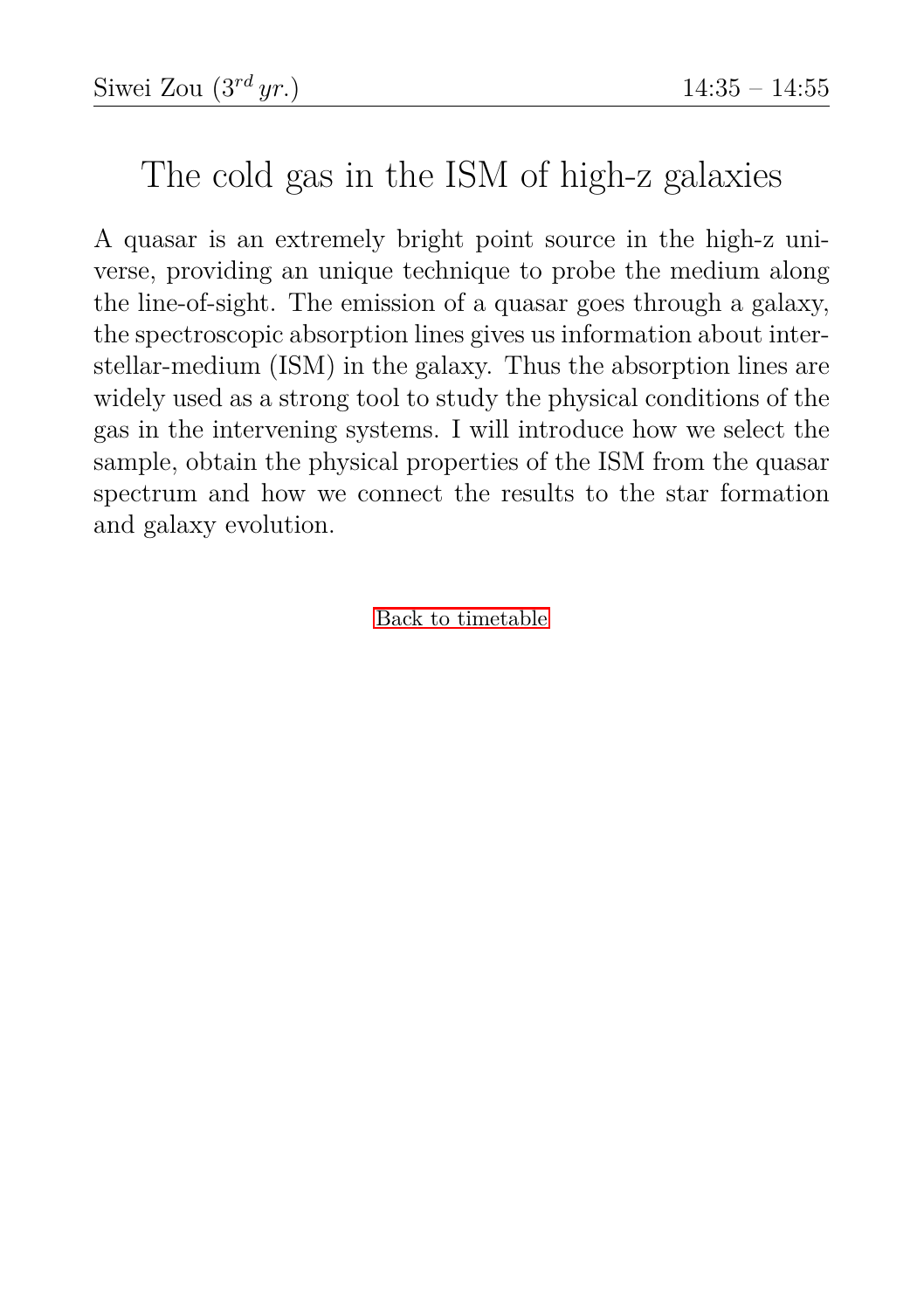# <span id="page-17-0"></span>Transitioning HI-H2 clouds at high redshift

My project aims at studying the transitioning HI-H2 clouds in the early universe. We do this by looking at absorption lines created in the background quasar light in a specific line of sight. High column density atomic gas leads to saturation of the QSO light at specific wavelengths (like Lyman-alpha, beta, etc.) creating a damped voigt profile and hence, a specific class of these systems called the Extremely Strong Damped Lyman-Alpha Absorbers (or ESDLAs) are tracers of very high-column density gas at these redshifts. ESDLAs are found, in the past, to be located within their host galaxy. Hence, probing ESDLAs with the highest HI column density  $(N(HI) > 10^{(21.8)})$ , we are likely to detect HI-H2 transitioning gas, inter-stellar medium(ISM)/molecular clouds() (in absorption at Lyman-Werner bands) and star-forming regions (in lyman-alpha emission, optical emission lines), at high redshift, in a way which is not selected based on the strength of the emission, and hence represents the general star-forming population at high redshifts. The primary aim of the project is to look at large samples of ESDLAs to understand HI-H2 conversion and starformation processes better in the early universe and further compare them to the local universe.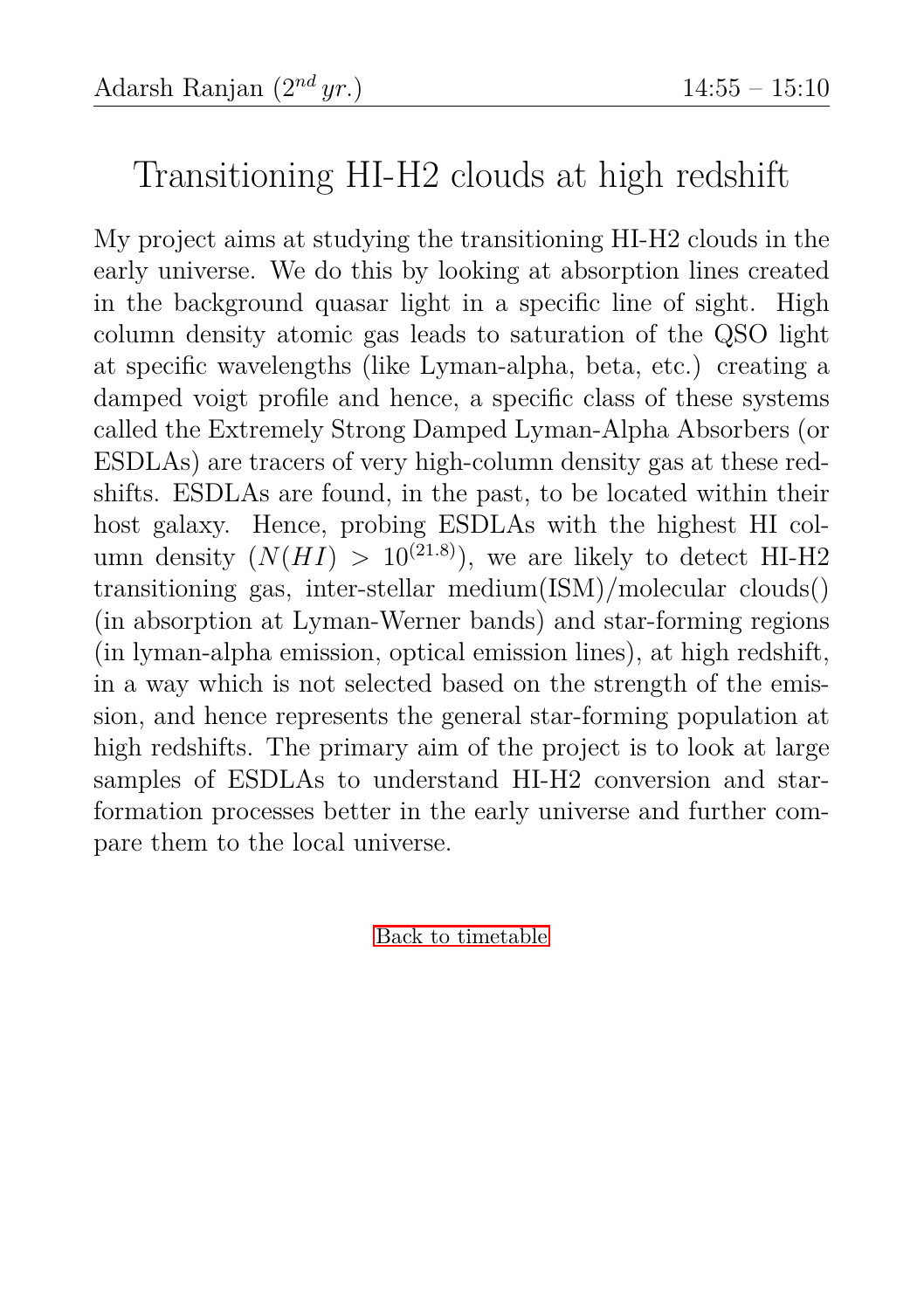#### <span id="page-18-0"></span>The prediction of the Gravitational Lensing signal with Hydrodynamical Cosmological Simulations

In the context of large future cosmological surveys, such as the Euclid mission, we ought to make accurate pedictions of the gravitational lensing signal over large-enough volumes with the state-of art Horizon-AGN hydrodynamical cosmological simulation.

Therefore, I propagate light rays through the light-cone of the Horizon-AGN simulation (Dubois et al. 2014), which allows to address the effect of the baryonic component on various observables. In particular, I will present the effect of the baryonic component on the 2-point weak lensing statistics which is altered by the different behavior of hot gas, stars and dark matter. In addition, I will present statistics of strong lensing events which deeply plunge into the inner parts of galaxies.

Additionally, in order to quantify our ability to recover the gravitational lensing signal, we applied the lensing distortions to mock images consistently derived from the simulations. This will allow us to carry on rich end-to-end simulations (including complex photometric errors, complex galaxy morphology, magnification, and shear containing realistic intrinsic alignments...)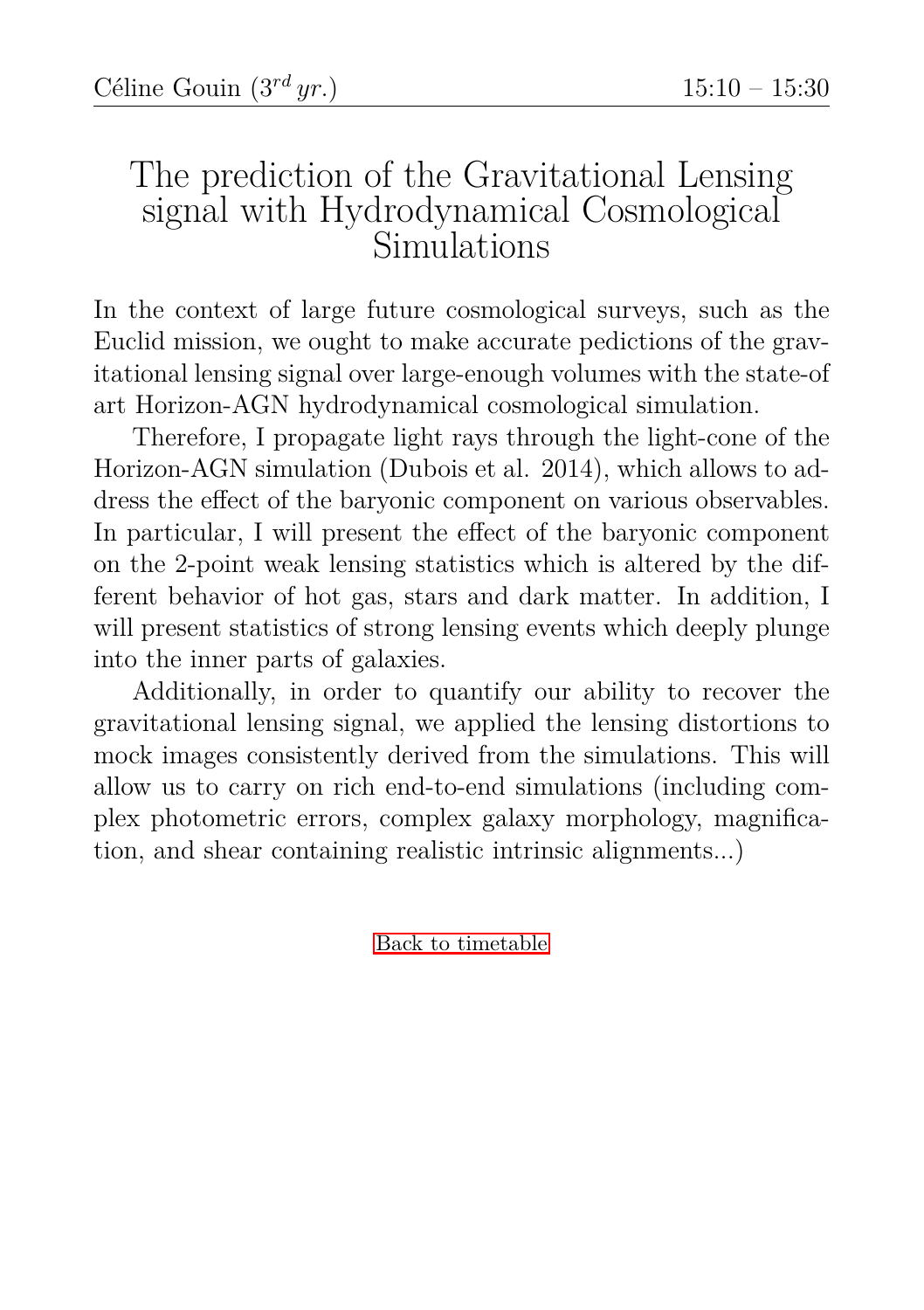# <span id="page-19-0"></span>Stability analysis of a periodic system of relativistic current filaments

Homogeneous counterstreaming plasmas are subject to the transverse filamentation (or Weibel) instability that leads to the formation of current filaments. The nonlinear evolution of this instability is of prime interest in astrophysics where it is held responsible for generating the magnetic turbulence in the precursor region of relativistic collisionless shocks [1]. It also plays an important role in high-intensity laser-plasma interactions in accounting for the angular spread of the laser-accelerated particles [2]. In this presentation, we perform a linear stability analysis of a periodic system of relativistic current filaments described by a relativistic fluid model. Using the Floquet theory, we compute the exact eigenmodes of the system, and show the dominant modes transition from coalescence-type to kink-type instabilities with increasing nonlinearity and asymmetry of the two-stream plasma system. Our theoretical predictions are supported by particle-in-cell simulation results. In a symmetric configuration, the stationary system has an analytical expression that tends to the Harris equilibrium. In such a system, We derive a new expression for the relativistic kink instability that matches the results and we give a heuristic criterion for the coalescence or kink dominance in parameter space.

References:

1. M. Milosavljevic and E. Nakar, Astrophys. J. 641, 978 (2006) 2. A. Debayle, J.J. Honrubia, E. d'Humiéres and V.T. Tikhonchuk, Phys. Rev. E 82, 036405 (2010)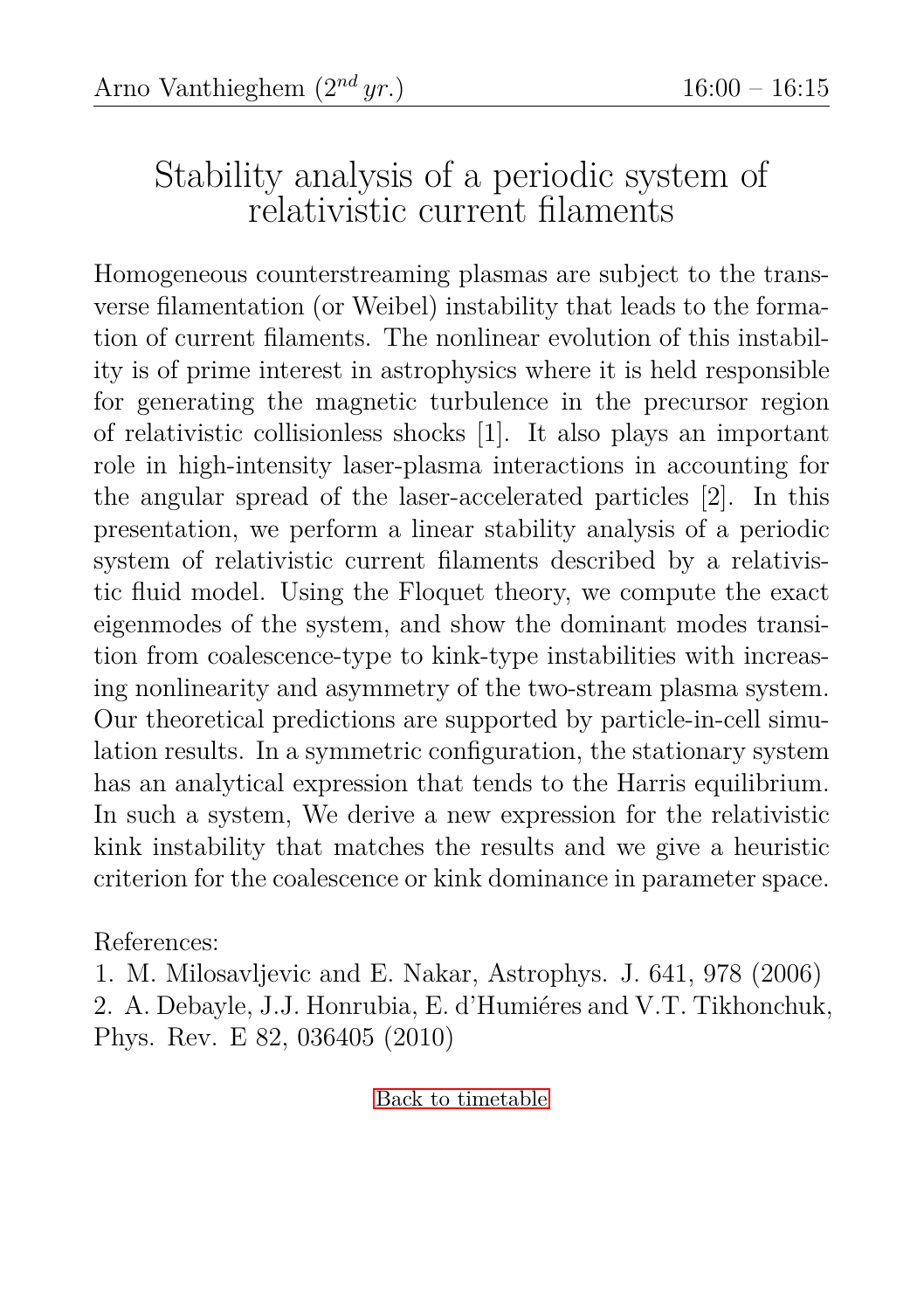#### <span id="page-20-0"></span>Particle acceleration in relativistic magnetohydrodynamic turbulence

Turbulence is related to a number of fundamental questions of high-energy astrophysics. For instance, it is certainly closely related to the mechanisms by which the kinetic or magnetic energy of powerful astrophysical sources such as pulsar wind nebulae, gamma ray bursts or active galactic nuclei is dissipated into the spectrum of highly energetic particles and radiation revealed by multi-messenger observations.Turbulence also impacts on the confinement in the sources and then on the transport of cosmic rays.

In this picture, my PhD is particularly focused on the role of magnetized turbulence on particle acceleration. Lately, I have been studying this question in the framework of Monte Carlo simulations of test particles involving in a magnetohydrodynamic waveturbulence. The aim is to determine the diffusion coefficients characterizing the spatial transport and the acceleration of particles, especially in the yet largely unexplored regime of relativistic turbulence.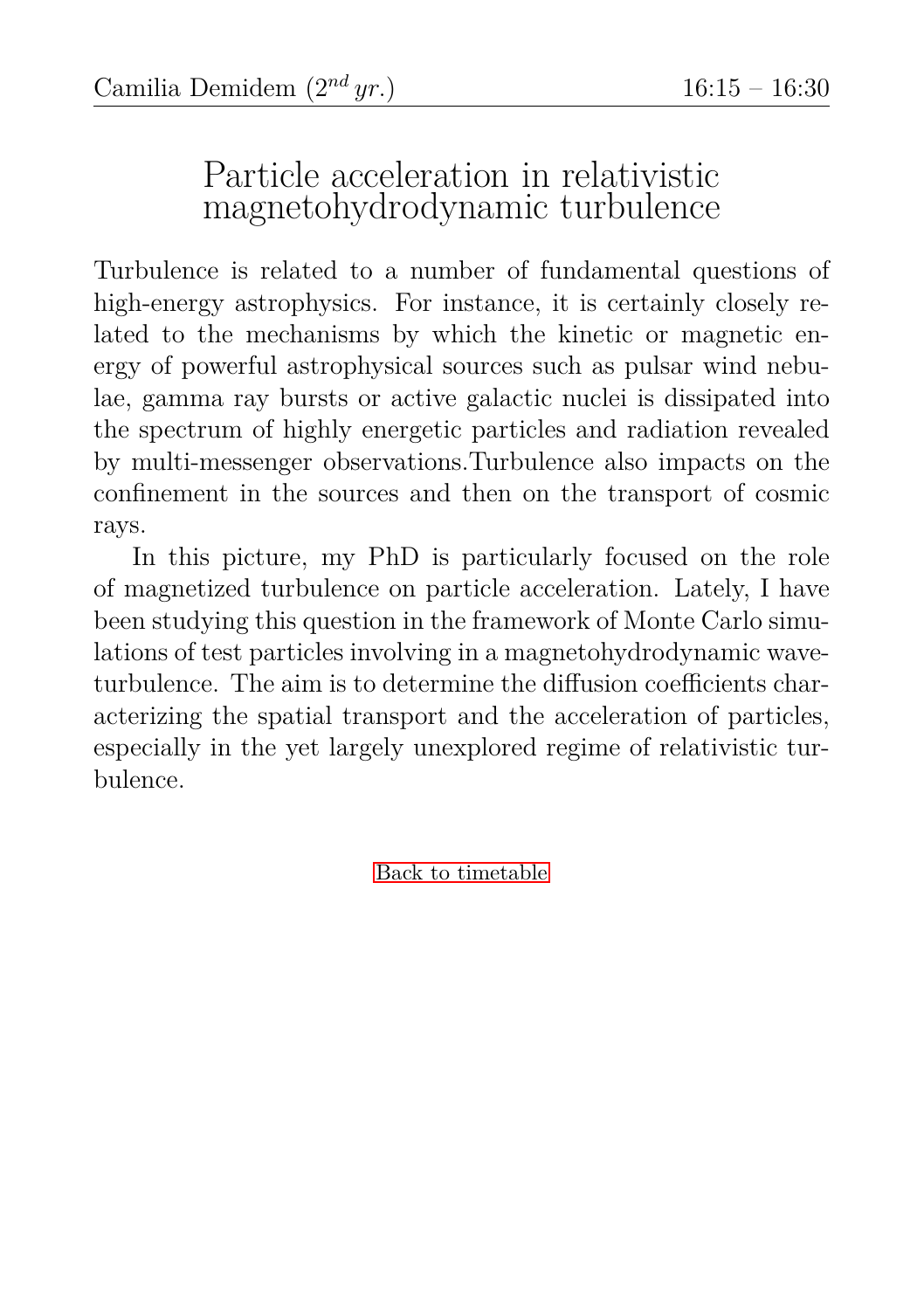#### <span id="page-21-0"></span>How does the cosmic web impact assembly bias?

Recent development have shown that the halo assembly is influenced by the large scale structure of the cosmic web, resulting in the so called assembly bias. Using an extension of the excursion set theory constrained to the presence of a filament type structure, I will show how one can compute the accretion rate and formation time of halos and recover that distinct gradients for different quantities appear. I will argue that this effect can not be explained by a local rescaling of the density but instead encodes the intrinsic anisotropy of the large scale environment.